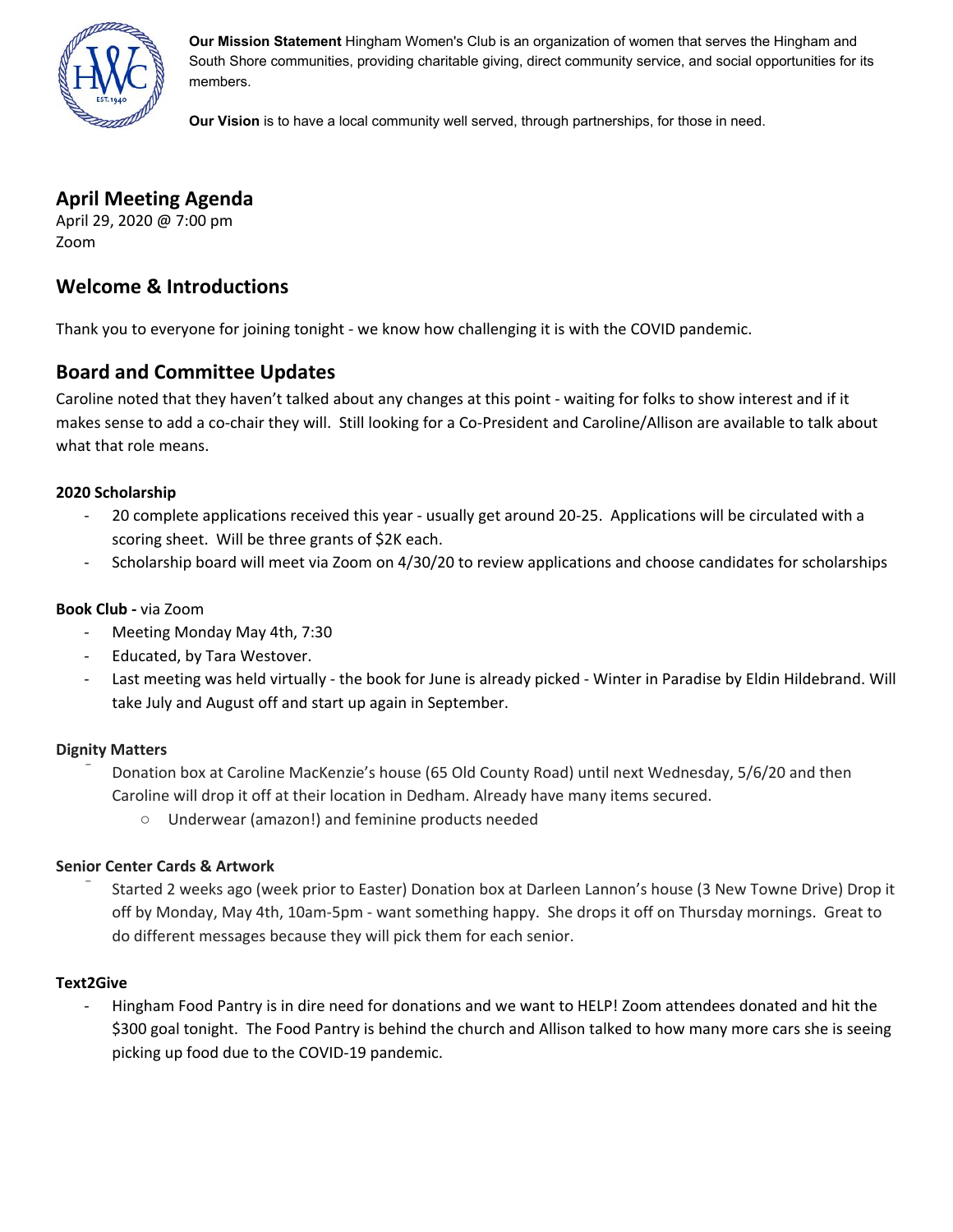Using our Text2Give platform, you can text foodpantry to 243725 and donate to the Hingham Food Pantry through the Women's Club. This will be promoted on HWC's social media and any donation of \$50 and over will receive a coupon for 15% off for the following businesses through June:





### **Ways to Help During Covid-19**

- If anyone hears of an idea to help let us know and we can also put it out there in social media. New social media channels may highlight opportunities for HWC to help out so any ideas are welcome! HWC has a Zoom subscription so if anyone needs it please let Allison or Caroline know!
- Idea to do a Spring clean-up for the month of May everyone carry a bag around and then do a video of HWC in action and then someone put it together in a video. Allison has Camtasia for 30 days for works so encourage everyone to film it on their phone and email it to Allison.
- Idea from Skye Wiseman to raise money to help commemorate those who are lost to COVID-19.

### **Upcoming Events:**

### **April**

❖ 4/30 - HWC Scholarship Committee Meeting

#### **May**

- ❖ 5/4 Senior Center Cards/Artwork drop off at Darleen Lannon's house, 10am-5pm
- ❖ 5/4 Book Club meeting via zoom, 7:30pm
- ❖ 5/27 HWC Year End Meeting at the Hingham Heritage Museum TBD

Keep in mind our generous donors! Many of them have come up with creative ways to grant access to their goods and *services without physical contact!*